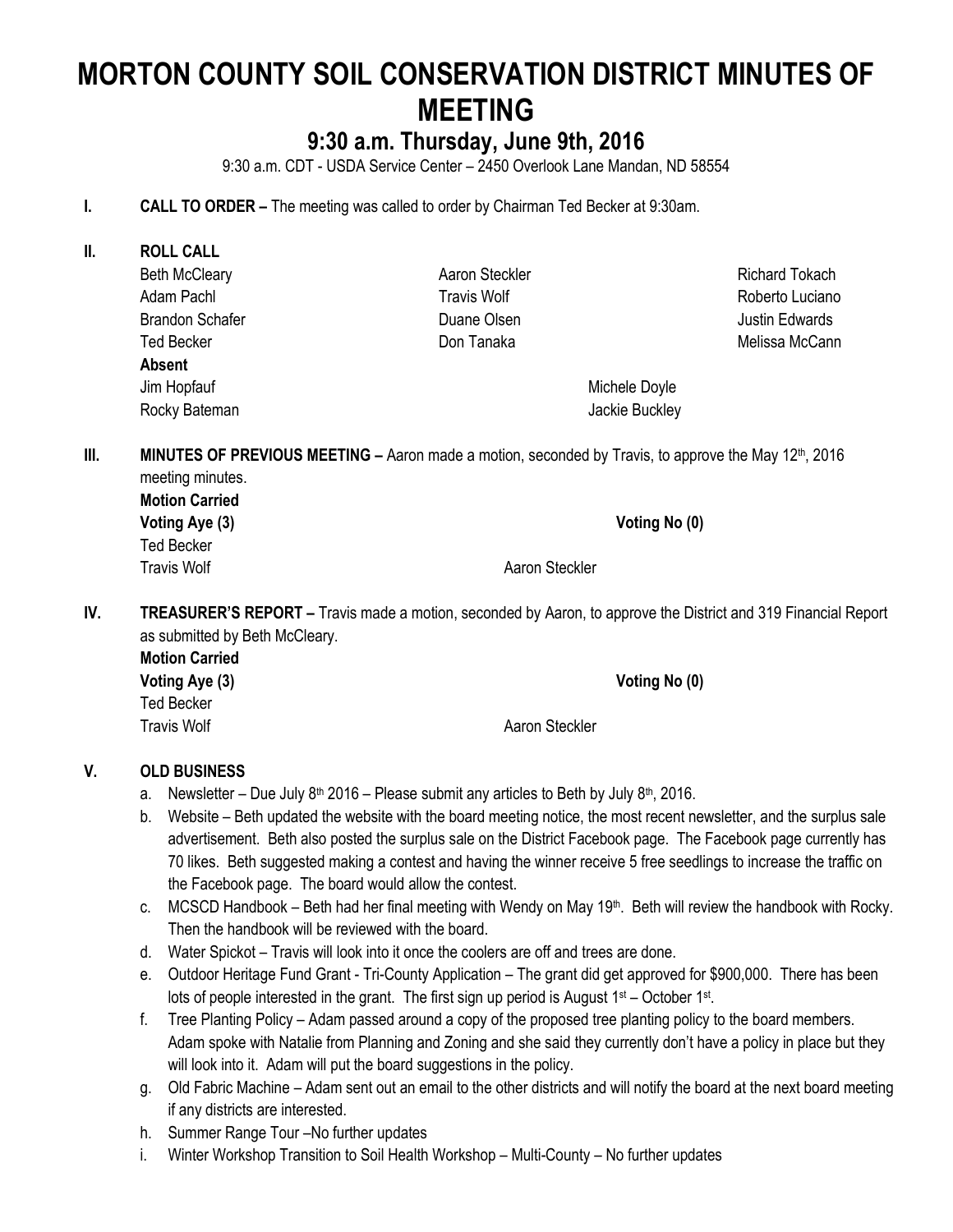**VI. REVIEW WORK PLAN/CALENDAR –** Beth stated that a CD is coming up for maturity and asked the board what they would like to do with it.

Travis made a motion, seconded by Aaron, to let the CD coming due June  $27<sup>th</sup>$  to let it auto renew.

| <b>Motion Carried</b> |  |  |
|-----------------------|--|--|
| Voting Aye (3)        |  |  |
| Ted Becker            |  |  |
| Travic Wolf           |  |  |

**Voting No (0)** 

Travis Wolf **All Accord Accord Accord Accord Accord Accord Accord Accord Accord Accord Accord Accord Accord Accord Accord Accord Accord Accord Accord Accord Accord Accord Accord Accord Accord Accord Accord Accord Accord Ac** 

#### **VII. NEW BUSINESS**

- a. Game & Fish Cost Share for No-Till Drill The Game and Fish has a cost share program available for a No-Till Grass Drill. Brandon will bring more information when it becomes available.
- b. Gas Meter at District Shed The gas meter is now off and the district is not being charged for it since we no longer need gas services.
- c. Boy Scout Trees Adam was contacted by a Boy Scout Leader and he was wondering if the district would be willing to donate extra trees at the end of the surplus sale. Neither the troop nor the camp is in the county. The board would allow the donation.

### **VIII. REPORT OF DISTRICT EMPLOYEES**

- a. District Technician
	- 1. Update on Trees and Fabric Adam finished planting trees. 13,900 trees were planted which is up 3,900 trees from 2015. Beth and Brandon took over for Adam while he was on leave and laid 20,000 feet of fabric. The tractor had an oil leak from the crank shaft seal. It was under warrantee and was repaired at no cost.
		- a. Leave Travis reviewed the handbook. No discussion needed
- b. District Secretary
	- 1. Admin Update

a. Fabric – Beth took over for Adam while he was on leave. Beth took the tree crew out for 3 days. The crew broke bearings in 2 of the discs. The crew applied fabric to Bill Kist, Kenny Miller, and Jared Ernst. During Kenny Miller's planting, the crew laid fabric on 1 row of trees that was not supposed to get fabric. The board will not charge Kenny for the fabric that was incorrectly applied.

- c. 319 Watershed Coordinator
	- 1. Update on Watershed Program Brandon helped with the tree crew. Brandon attended the pipeline training. Brandon has to attend NRCS UTV training next week.
	- 2. Update on Soil Health Mentor Program Brandon has not had time to look at the mentor fields yet. We are planning on having a summer and fall tour.

# **IX. REPORT OF COOPERATING AGENCIES**

- a. District Conservationist Acting DC, Roberto Luciano
	- 1. NRCS Programs Update Roberto explained Client Gateway.
- b. County Extension Agent Beth presented a copy of Jackie's Report.
- c. Farm Bill Biologist Justin is switching his home office to Oliver County since he moved to Washburn. He still plans to be in the Mandan office twice a week. Justin will be transferring over to the NDASCD effective July 1<sup>st</sup>.
- **X. CORRESPONDENCE –** Conservation Planning information, State Tax Commissioner Letter, The Pasture Advisor, NDIRF Magazine, State Farm Audit Notice, Surface Mining Report, Participator Letter, and Chamber Connection Magazine.

# **XI. APPROVE APPLICATIONS AND AGREEMENTS**

a. Review and Approve – Travis made a motion, seconded by Aaron, to approve for the district to pay the full funding of Cultural Resources Inventory, with in-kind money, for Dan Little. **Motion Carried Voting Aye (3) Voting No (0)** Ted Becker Travis Wolf **Abraham Contract Aaron Steckler** Aaron Steckler